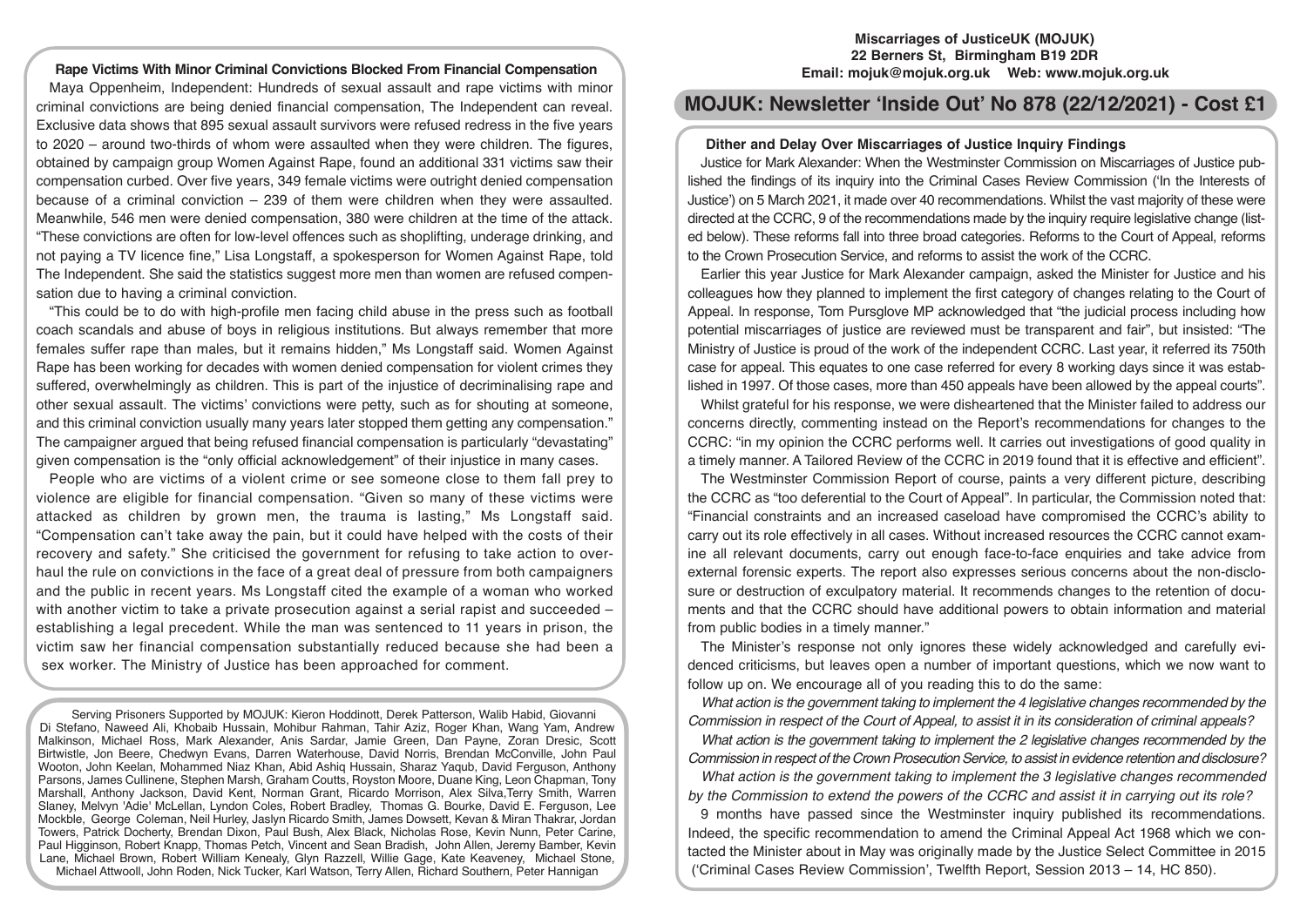It is deeply disappointing therefore, that 6 years on from the Justice Select Committee, and so many months after the Westminster Commission, Tom Pursglove MP tells us that "we continue to consider its findings". Every day this government fails to take action, innocent men and women continue to languish needlessly in prison. We cannot afford further delay or prevarication. The time to act is now. If the Committee and the Commission are simply to be ignored on every occasion, then it is entirely unclear why they were convened in the first place. It critically undermines public confidence in their credibility, and will have a chilling effect on the willingness and good faith of stakeholders to participate in future inquiries. Their voices are being disregarded, while the good work of the Honourable Members of Parliament who heard all of the evidence and compiled these reports is going to waste.

The Police, Crime, Sentencing and Courts Bill – now approaching its third reading in the House of Lords – presents a perfect opportunity for these recommendations to be brought into law. The absence of these reforms from the current draft represents a glaring and damning gap in the Bill that tells miscarriage of justice campaigners and victims exactly what they have always felt: that this government doesn't care, and that their voices and lives are neither valued nor important.

*As such, we invite you to ask your local MPs:* 

Why has this government not taken the opportunity to table amendments to the Police, Crime, Sentencing and Courts Bill, implementing the legislative changes recommended by both the Committee and the Commission?

*Will it commit to doing so now?* 

If this opportunity is missed, we will be calling on MPs to bring forward a private member's Bill instead. We urge you to do so as well. Our focus has been on points 1 and 2 below, the changes to the Criminal Appeal Act 1968. These are particularly relevant to my own case. You can ask your MP to raise these specific and urgently needed reforms at Prime Minister's Questions (PMQs), to ensure that this Report and its recommendations aren't allowed to fade into irrelevance.

In many ways the constant dithering and delay, failure to act, and rejection of recommendations will not come as a surprise to criminal justice practitioners, campaigners, and victims. When I wrote about the launch of the All Party Parliamentary Group on Miscarriages of Justice in October 2020, there was some hope that this time things would be different, but this optimism was qualified:

"The APPG membership must be prepared to face the same kind of resistance to change that their colleagues in the House of Commons Justice Committee had to deal with. Miscarriage of justice victims can only hope that they will muster all of their combined influence to bring about the remedial action so urgently needed – and now five years overdue."

Sadly, the Minister has only confirmed our worst fears. The only sensible response for us now is to remind MPs that we have not forgotten, and will not be forgotten. We do not need further Commissions or Committees to confirm what we all already know. We need action.

*Category 1 – Legislative Reforms to assist the Court of Appeal* 

1. Amend the Criminal Appeal Act 1968 to "allow and encourage the Court of Appeal to quash a conviction where it has serious doubt about the verdict, even without fresh evidence or fresh legal argument" (pp  $40 - 42$ , 68 Commission Report 2021, p. 28 Justice Select Committee Report 2015). This is critical because, as the Commission found, "the Court of Appeal's approach to cases may prevent some miscarriages of justice being corrected", like my own. "This is particularly the case where there is little or no fresh evidence and argument, but where it appears that the initial verdict may nonetheless be flawed or perverse: the classic "lurking doubt" cases".

Many staff were well-meaning and seemed to want to do a good job, but as a group they were not sufficiently effective. Standards were not maintained and poor behaviour not addressed. Many prisoners told us that staff were either unable or unwilling to deal with their reasonable requests. Whatever the problem at Woodhill, be it the safety of the prison, the confidence prisoners had in staff, the total inadequacy of the daily regime or weaknesses in the provision of services, the source seemed to be the inability to recruit and retain staff. This was the fundamental strategic priority that need to be addressed.

Leadership at Woodhill had huge challenges. Apart from the issue of human resources, the complexity of the prison and the risks managed were significant. The governor was both energetic and enthusiastic in her approach, she had shown considerable commitment to the establishment over time and it was clear to us that most staff were aware of her priorities. In specific departments we saw other examples of good leadership and there was evidence of initiative and effort across the prison, but this was not bearing fruit in terms of improvement. Arguably HM Prison and Probation Service needs to take stock of what is happening at Woodhill and reflect on what it can do to support change. Local leaders need more support to address issues beyond their control and, most of all, there needs to be a deliverable local plan to recruit, retain and equip the staff needed to run the prison.

#### **CCRC Refers Case After "Wrong Man" Convicted At Court**

15 December 2021 - The Criminal Cases Review Commission (CCRC) has referred a sexual assault conviction from 2008 to the Crown Court, after finding compelling evidence that the person arrested at the scene, was not the same man who was later convicted at court. The convicted man, "Mr H", was placed on the national Sex Offenders Register as a result of this conviction. In April 2008, a woman was sexually assaulted by a man in Wakefield town centre. She was able to identify her attacker to nearby police officers, who immediately arrested the man. This man gave Mr H's name, date of birth and address to the police and was later released on bail. Several months later, Mr H attended a trial at Wakefield Magistrates' Court and was convicted.

Mr H applied to the CCRC in September 2020, saying that he was not the man who had sexually assaulted the victim. After looking into his case, the CCRC discovered that the fingerprints taken from the man identified and arrested at the scene did not match those of Mr H. The police had discovered this in 2009 and concluded that Mr H was not responsible for the crime. Attempts made to resolve this situation at that time were unsuccessful and Mr H remained convicted of the offence. The CCRC has decided that, as there is no evidence to link Mr H to the offence and the police now accept that he was not to blame, there is a real possibility that an appeal in the Crown Court will succeed. Due to the unusual nature of this case, the CCRC has also found "exceptional circumstances" which allow it to refer the case, even though Mr H has not tried to appeal in the usual way.

Helen Pitcher, Chairman of the CCRC said: "We knew quite quickly that this was an unusual case as the police accepted that Mr H was not the man responsible. Although there are a number of unanswered questions about how this situation occurred, the important fact is that there is absolutely no evidence that Mr H committed the offence. If we had been alerted to this case sooner, it seems likely that this would have been resolved years ago. This shows how important it is that people across the Criminal Justice System know about the CCRC and the work that we do." Mr H was not represented in his application to the CCRC.

2 **11**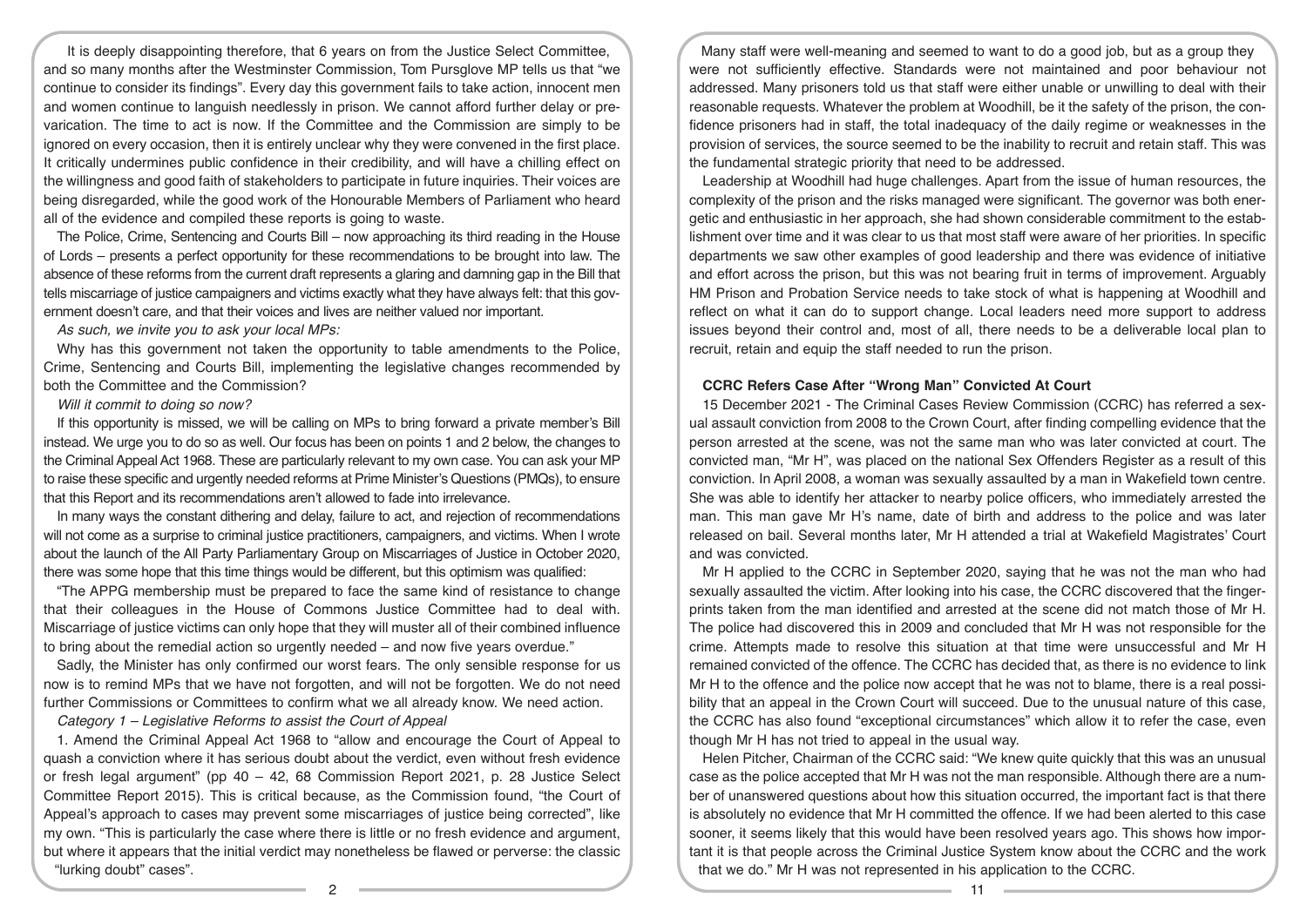ball pitch when the residents could not. This contributed to break down in trust between staff and residents.' There were also issues raised with the lack of rehabilitative activities. 'They need to tell us what they mean by words such as "punishment" and "rehabilitation". One prison officer will tell you the punishment is taking away your liberty; another will tell you, "where do you think you are, the Ritz, you are in prison" when you ask for cleaning materials to clean the toilet.'

The lack of modern technology was another theme. 'There were a great call for the use of technology. If people had access to a controlled internet applying for employment at a jobcentre would be easier,' one prisoner said. The introduction of video calls that replaced visits in some prisons during was generally welcomed and suggested to be kept in place for the future. A mother explained: 'I don't want my children coming through security and seeing their mummy in prison. So a purple visit (video call) works for them. It don't work for me in that I can't see them in the flesh, but I know it's better for them to not be here.' In terms of 'building back better', prisons should mirror life on the outside. One prisoner explained, 'Prison needs to be designed on the basis that we are going out, back into the community. You will go to shops, find a place to live, get a job. We're used to sitting in a cell. The opportunity to take part in work and courses was not only vital in rehabilitation but humanised an otherwise dehumanising environment, as another said: '[Outside work] is the most amazing experience, to be out in the fresh air, but more importantly to be trusted.'

Prisoners identified positive initiatives and so one prisoner proposed a trial of a small personal budget for prisoners annually linked to enhanced status. 'A budget of £500.00 a year, available to prisoners for which each individual must decide what to do with (excluding work based wages). The money is budgeted so that year, the prisoners can purchase a keyboard, long distance education, charitable donations, educational laptop with access to preloaded tuition lessons for piano, tai-chi, guitar, beats-making, accountancy, mathematics, business planning, etc. etc. Successful applications similar to attempting to ascertain grants etc. with careful planning and intelligent application of one's faculties. Unused finances are recycled back to the prison budget. The £500+/ budget must be available to every prisoner and marketed as the primary tool of rehabilitation.' There were calls for prisoners to eat with the staff. 'It would be good to have a sit down meal on the wing with the govs, it would help bring us together and we could just chat and feel human.' Another suggested 'TED talks and guest speakers who are inspirational'.

### **Unannounced inspection of HMP Woodhill - Marked Deterioration Prison Not Safe Enough**

Our findings at this inspection were disappointing. As in 2018, outcomes in safety and purposeful activity were poor, while outcomes in respect and rehabilitation and release planning had deteriorated and were now not sufficiently good. Against nearly all the main measures, the prison was not safe enough. Violence was higher than comparable prisons; use of force, though mostly legitimate, was also high; use of segregation was considerable; and there had been seven self-inflicted deaths since we last inspected. Self-harm was also high. It would be wrong to say the prison had done nothing to try to address these issues. There had been some useful work led by the governor to try to better understand the causes of these problems, but this had yet to translate into action that was making a difference.

Prisoners were frustrated about the confidence and competence of staff and the inconsistency of their interactions with them. In our survey only two-thirds of respondents felt respected by staff; a reflection, perhaps, of the fact that about a third of all officers had been recruited in the last 12 months, 40% were only in their second year and many supervisors were similarly inexperienced. Our own observations were largely consistent with the views of prisoners.

2. Amend the Criminal Appeal Act 1968 to mandate and encourage the Court of Appeal to conduct a "cumulative review" of the issues in a case, rather than approaching the issues in an atomistic fashion and without reference to issues raised in previous appeals. It is often the cumulative effect of evidence that is probative and decisive. The Court of Appeal must be able to "take the widest view of the circumstances which may have resulted in a wrongful conviction" (pp. 43, 68 Commission Report 2021).

3. "Introducing the premature destruction of crucial evidence which could have undermined the safety of a conviction as a standalone ground of appeal" (p. 68 Commission Report 2021).

4. Extend the 28-day time limit for applicants to lodge appeals after conviction (p. 68 Commission Report 2021)

*Category 2 – Legislative Reforms affecting the Crown Prosecution Service, Attorney General, Police, and Crown Courts* 

1. Broadening the law on post-conviction disclosure to assist appellants in accessing evidence to make applications for leave to appeal (pp.  $49 - 52$ ,  $68 - 71$  Commission Report 2021)

2. Amend the Crown Court and Retention and Disposition Schedule so that Crown Court trial audio recordings are held for the duration of a prisoner's custody (or for at least 5 years, whichever is longer) and not destroyed (p. 71 Commission Report 2021).

Category 3 – Legislative Reforms to assist the work of the CCRC and extend its powers

1. Introducing a statutory power requiring public bodies to comply within a fixed timescale with requests for disclosure made by the CCRC under s17 Criminal Appeal Act 1995 (pp 40 – 42, 68 Commission Report 2021, p. 29 Justice Select Committee Report 2015).

2. Amend the Criminal Appeal Act 1995 to enable the CCRC to disclose material gathered during its review to the applicant (p. 72 Commission Report 2021).

3. Amend s13 Criminal Appeal Act 1995 to mandate that the CCRC makes a referral where an application meets the criteria (p. 68 Commission Report 2021).

Mark Alexander A8819AL, HMP Coldingley, Shaftesbury Road, Bisley, GU24 9EX

## **Prisons Strategy White Paper**

"Safer prisons that rehabilitate are in everyone's interests. So investment in preventing drugs from getting into prisons and helping people get clean is all welcome. But it's hardly a new ambition and the track record of delivery on prison promises is poor. You can't build prison reform on a foundation of overcrowded, dilapidated prisons where prisoners spend most of their day in their cells. That's what life is like in the prisons where these problems are most acute. The government is in danger of addressing the symptoms of our broken prison system, not its causes."

#### **Inspection of HMP Erlestoke - Little improvement - Deterioration in Respect**

When we last inspected in 2017, we assessed outcomes for prisoners as not sufficiently good against our healthy prison tests of safety, purposeful activity and rehabilitation and release planning. Only in the healthy prison area of respect were outcomes reasonably good. Similarly, our findings from a scrutiny visit to the prison a year ago, at the height of the pandemic, were so concerning that my predecessor raised his concerns directly with the Secretary of State. A deterioration in safety, poor living conditions and a lack of purposeful relationships between staff and prisoners were among the serious issues identified. At this inspection we found little improvement, and respect had deteriorated to the extent that it too was now not sufficiently good.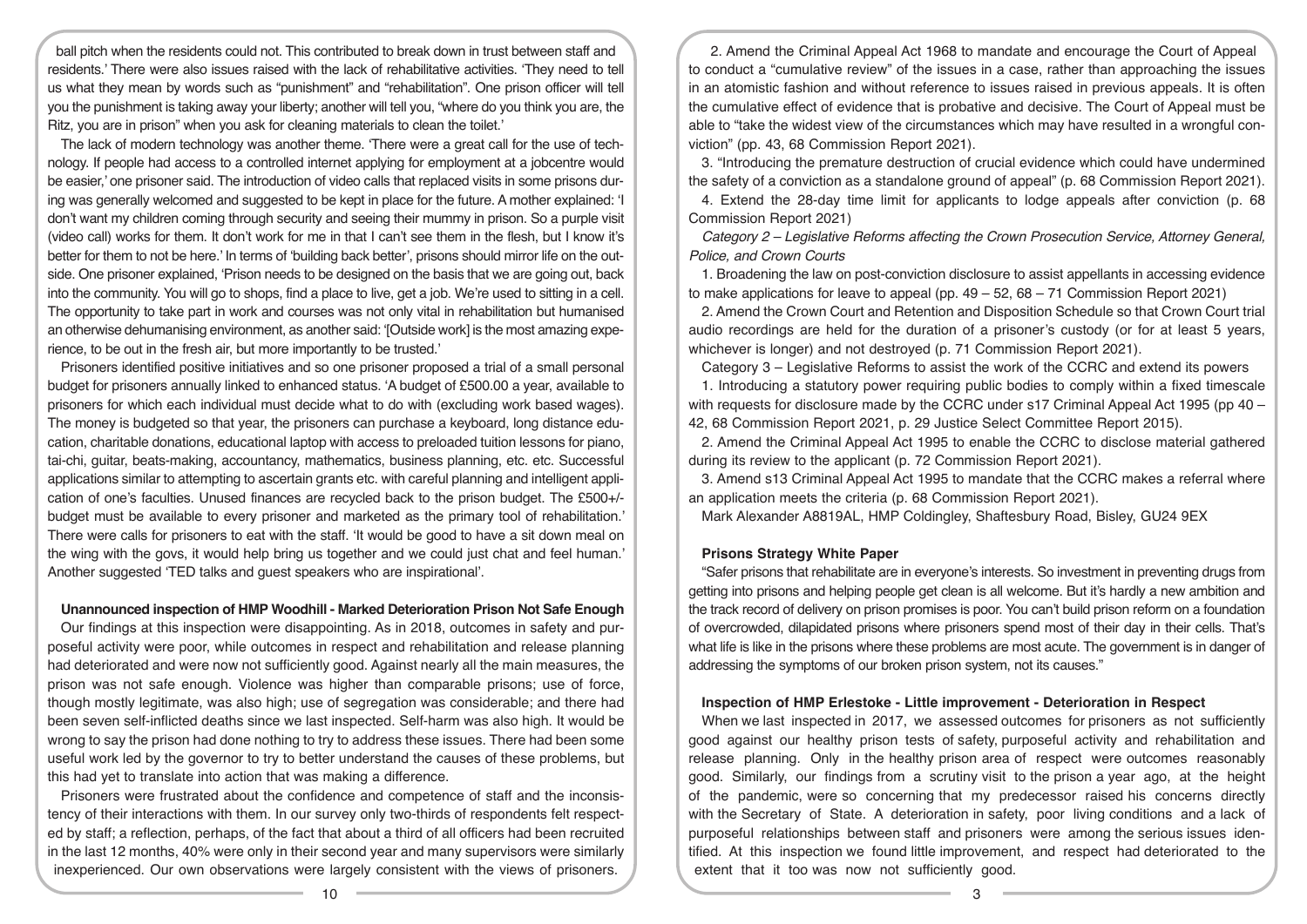The prison had undoubtedly been impacted by COVID-19 outbreaks in addition to the general restrictions imposed by the pandemic, but it was clear that prisoners were becoming increasingly frustrated at what they perceived to be a growing divergence between their experience and the general easing of restrictions in the community. Some restrictions in the prison were applied inconsistently and the prison leadership needed to be more ambitious about the pace for opening up the regime safely - which might have overcome the sense of aimlessness that we observed. This frustration among prisoners was linked to some concerning outcomes, for example increasing violence and high levels of self-harm. Basic standards were not upheld and opportunities were missed. Examples included: limited reception and induction arrangements and a lack of motivational and rehabilitative culture; both were opportunities that could have been used to encourage and connect constructively with longer-term prisoners. Leaders were not visible, oversight arrangements lacked rigour and priorities were not communicated. Forums for the oversight of operational practice were often poorly attended and the leaders did not use data effectively to inform decision making. In a survey we undertook, staff (many of whom were inexperienced) told us that their wellbeing was not supported, and that morale was low. A clear agenda aimed at practical steps to build confidence and competence among staff, as well as some supervisors, was needed.

#### **Questioned in Police Station Having Been Taken There by Force: Violation of Article 5**

Applicant Questioned in police station without being placed in police custody despite having been taken there by force: violation of Article 5. Applicant's Home Raided in Expedited Police Investigation: no Violation of Article 8; In Chamber judgment case of Jarrand v. France (application no. 56138/16) the European Court of Human Rights held, unanimously, that there had been: a violation of Article 5 § 1 (right to liberty and security) of the European Convention on Human Rights, and a violation of Article 5 § 5 (right to compensation for unlawful detention) of the Convention, and no violation of Article 8 (right to respect for one's home). The case concerned a police raid on the home of Mr Jarrand after he had failed to return his elderly, dependent and highly vulnerable mother to her care home, in breach of a placement order, in addition to his arrest and questioning at the police station without being formally taken into police custody.

The applicant began by challenging the necessity of the interference with his right to respect for his private life caused by the police intervention at his home. The Court took the view that the applicant's conduct had rendered the police intervention necessary in the context of an expedited police investigation opened for "ill-treatment of a vulnerable person". Having regard to the margin of appreciation afforded in such cases to the respondent State and given the particular circumstances of the case, and the pressing social need for the home raid, the Court acknowledged that it was necessary in a democratic society. Therefore there had not been a violation of Article 8 of the Convention.

The applicant further complained about the conditions in which he had been questioned at the police station. The Court found that the measure constituted a "deprivation of liberty" for the purposes of Article 5 of the Convention. After noting that in domestic law there had been, already at the time, a constitutional requirement that anyone brought before a police officer by force should enjoy the specific safeguards provided for within the framework of police custody, the Court observed that he had been questioned outside this framework, thus concluding that he had not been detained "in accordance with a procedure prescribed by law" as required by Article 5 § 1.In the very specific circumstances of the case, where the courts which examined the applicant's complaint had failed to consider whether his detention had been compatible with Article 5 § 1 of the Convention, the Court found that there had also been a violation of Article 5 § 5, as he had not been able to claim compensation for his unlawful detention in breach of Article 5 § 1.

Mr Travers, who was 24 at the time, said his life had been defined by a "terrible, premature sadness". "Sadly my abiding memories of these three talented young men, who I had just been on stage with playing Clap Your Hands, Stomp Your Feet, are forever fused with the most horrific, ever-present images imaginable," he told the court. Mr McAlea said he wakes up to the murders every day of his life. There are photographs of Fran, Brian and Tony in my apartment," he said. That night will live with me until the day I die." Rachel O'Toole said her father Fran's death had left her family "broken", while Brian McCoy's widow Helen told the court she was "not bitter" but wanted "all those who colluded in his murder to know how much they damaged" their lives. Mr McAlea told the court he would like to see a monument built in Northern Ireland to remember the murdered members of the Miami Showband.

Judge Mr Justice McAlinden said he had heard some difficult cases "but the comments expressed will remain with me throughout the rest of my career and indeed throughout the rest of my life". Counsel for the Ministry of Defence and the PSNI told the court the claims had raised complex, novel and unusual issues of both fact and law. "The major issues which arose in this case concern questions of vicarious liability and limitation," said Paul McLaughlin QC. The settlements which have been reached represent compromises. They are compromises in the interests of all parties in the case, and therefore avoided the necessity of reaching a final adjudication, one way or the other, on these difficult issues."

#### **400 Internment-Related Civil Claims Against the Northern Ireland Office**

Baroness Hoey To ask Her Majesty's Government, further to the Written Answer by Lord Caine on 23 November (HL3800), how many internment-related civil claims for compensation for unlawful detention have been received by the Northern Ireland Office arisingfrom the Supreme Court judgement of 13 May 2020 in the case of R vs Adams (Appellant) (Northern Ireland); and who signed the 1973 interim custody order. [HL4553]

Lord Caine: There are currently approximately 300 to 400 internment-related civil claims against the Northern Ireland Office brought on a similar basis to that of the case of R vs Adams. As noted in the Supreme Court judgement of 13 May 2020 in the case of R vs Adams, the 1973 order was signed by a Minister of State in the Northern Ireland Office.

### **'Anger, Fear Resentment': Prisoners Speak Out About Lockdown**

*Beth Deer, Justic Gap:* Prisoners spoke out about their 'anger, fear and resentment' at the restricted regime post-lockdown which has seen many in their cells for 23 hours a day. The Prison Reform Trust (PRT) study, drawing on visits to 50 prisons and more than a hundred written responses, asked for 'aspirational thinking' in line with the HMPPS vision that reform must be 'aspirational but also deliverable'. The PRT noted that it quickly became 'very clear' that aspirational thinking was going to be challenging. 'We were shocked at the extent to which months of isolation have impacted on our membership,' the group said. One prisoner told researchers: 'I don't have toilet roll, I don't have a toilet seat, when that's in place we can think about a new regime.'

The sanctions placed on prisoners have been well documented, with prisoners spending on average all but an hour in their cells and mental health has taken a toll. As one prisoner explained: 'COVID fatigue, or rather, lockdown fatigue, set in months ago. Everyone who hasn't already lost their marbles pacing up and down the same damned corridor every day for the past year, is hopelessly bored and desperate for some respite.' Prisoners reported a loss of trust with prison staff as COVID rules were not followed by officers. Another prisoner spoke of an incident in his prison: 'People were upset with staff as they could hear them playing pool and using the Astro turf foot-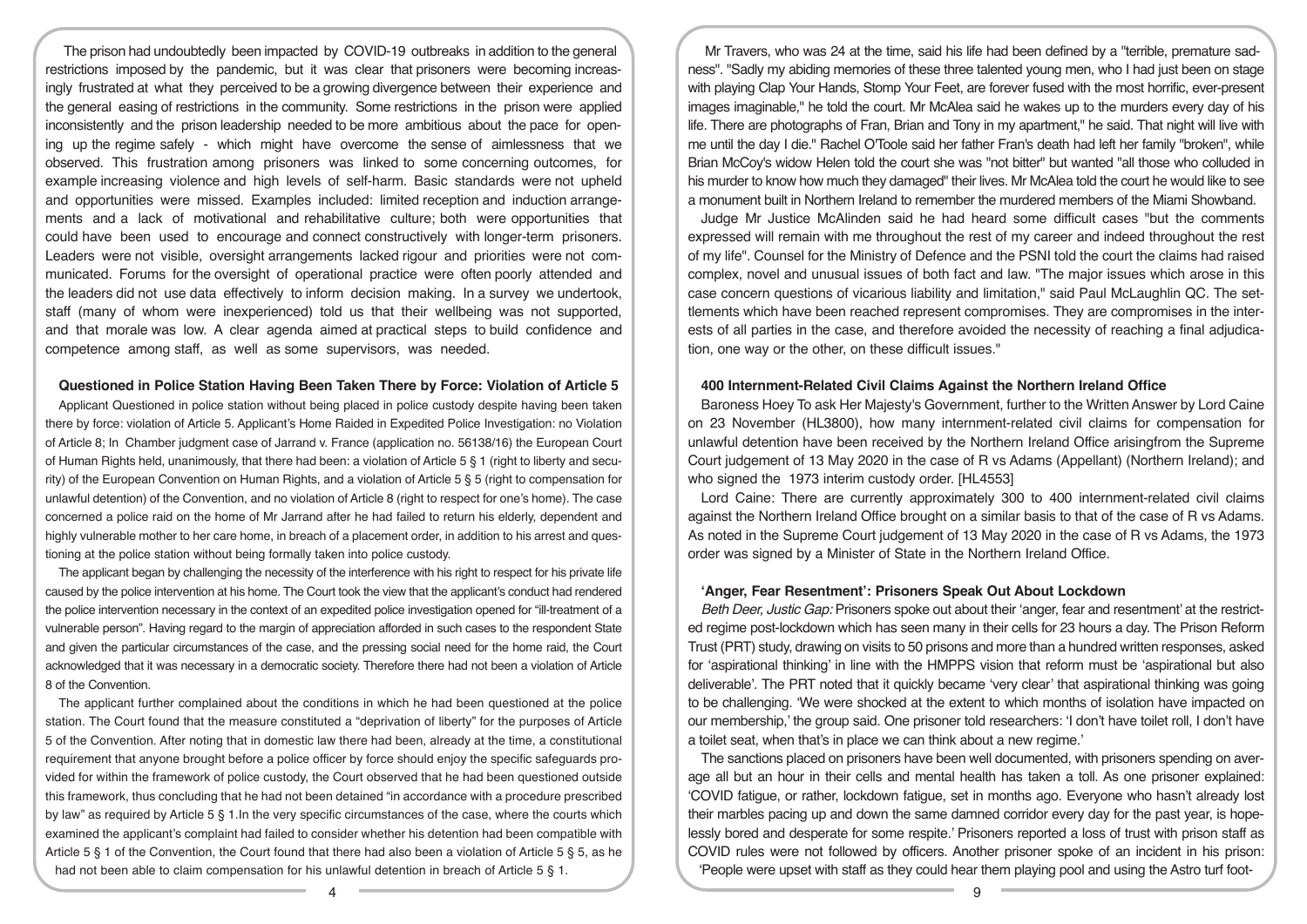the US has, and continues to play, in supporting the Good Friday Agreement through peace and reconciliation, we urge you to make a public statement of unequivocal rejection of these proposals and work with your counterparts in the United Kingdom and Ireland to resolve this matter and ensure the past is dealt with in a victim centered, rights respecting way. The time to act is now; the UK Government is expected to progress legislation in the near future in the UK Parliament. Together, we urge you to call on the UK Government to abandon this unilateral action and establish mechanisms to deal with the legacy issues of the past that will discharge the UK's human rights obligations.

## **Still no Disclosure Into Deaths of Gervaise McKerr, Eugene Toman and Sean Burns**

11 November 1982 – three unarmed men were shot dead near Lurgan by members of an elite, SAS trained, firearms unit of the RUC. 109 rounds were fired at a car killing its owner Gervaise McKerr (31), Eugene Toman (21) and Sean Burns (21). In 1984, three RUC officers were acquitted of Eugene Toman's murder and re-instated back into the RUC. John Stalker, Deputy Chief Constable of Greater Manchester Police, investigated the deaths but was controversially removed from his post shortly before finishing his investigation. His findings have never been made public. Sir Jack Hermon, Chief Constable of the RUC, steadfastly refused to disclose John Stalker's report to the Coroner for Craigavon, who subsequently abandoned the inquests into the deaths. In 2007, Madden & Finucane brought a successful legal challenge to the House of Lords in London on behalf of the families of Martin McCaughey and Dessie Grew, who were shot dead by the SAS in Co Armagh in 1990. This resulted in the obligations on the Chief Constable to make disclosure of ALL relevant documents to Coroners being finally and unequivocally defined. On the same year the families of Gervaise McKerr, Eugene Toman and Sean Burns made an application to the Coroner to re-open the inquests into the deaths of their loved ones. After 14 years of countless preliminary hearings, the PSNI has yet to provide full disclosure to the Coroner and a date for the inquest has yet to be fixed.

## **Miami Showband Murder Victims Receive £1.5m in Damages**

BBC News: Survivors and relatives of those killed in the Miami Showband murders are to receive close to £1.5m in damages. The resolution of legal action against the Ministry of Defence and the Police Service of Northern Ireland was announced at Belfast High Court on Monday. The victims had argued there was collaboration between the loyalist killers and serving soldiers. Three band members were killed near Newry in 1975. The bomb and gun attack happened in July as the band, which toured across Ireland, travelled home to Dublin after a gig in Banbridge. Their minibus was stopped by a fake Army patrol involving Ulster Defence Regiment and Ulster Volunteer Force members. A bomb which was placed on the bus exploded prematurely, killing two of the attackers, Harris Boyle and Wesley Somerville. The gang then opened fire, murdering singer Fran O'Toole, guitarist Tony Geraghty and trumpeter Brian McCoy. Two other band members, Des McAlea and Stephen Travers, were injured but survived the atrocity. On Monday, Mr Travers was awarded £425,000 and Mr McAlea will receive £325,000 in damages. The court ruled the personal representatives of Fran O'Toole and Brian McCoy would receive £375,000 and £325,000 respectively.

The legal action followed a 2011 Historical Enquiries Team report which raised concerns about collusion around the involvement of an RUC Special Branch agent. It found that mid-Ulster UVF man Robin Jackson claimed in police interviews he had been tipped off by a senior RUC officer to lie low after his fingerprints were found on a silencer attached to one of the weapons. He was later acquitted on a charge of possessing the silencer. Two Ulster Defence Regiment soldiers were convicted for their roles in the attack.

## **Our Criminal Records System Stops People Providing for Their Families**

Action Network: 1 in 6 people in the UK have a criminal record. The criminal record disclosure system puts people's jobs and families at risk, even when they have already paid their dues. 50% of employers would not hire someone with a criminal record regardless of what's on it Some domestic violence shelters turn away victims just because they have previous convictions Many insurance companies refuse to provide insurance to people with cautions or convictions. People who have already taken responsibility for their actions cannot move on and provide for themselves and their families Even after paying their dues and living a normal life for years or even decades, people with cautions and convictions are still treated like criminals and are prevented from moving on with their lives and contributing to their communities. Lois was exploited and used as a drug mule when she was just 16 years old. She's always dreamed of being a nurse in the NHS, but her conviction is holding her back. She's scared that she won't even be allowed to study if the university learns about her criminal record.Everybody should have the right to provide for their family and fulfil their potential. No one should have to live in fear and face discrimination for decades once they have served their sentence and moved on with their lives. We are calling for the government to reform the criminal records system, so that everyone has a chance to move on from their past and provide for their family. Add your name to show your support and opt in to hear updates on our campaign to fix the UK's broken criminal record disclosure system.

## **'Our Politicians Should Be Careful About What They Wish For'**

Nicholas Reed Langen, Justice Gap: Stability is crucial for anyone to have faith in the law. Laws cannot blow hither and thither, changing with every shift in the wind, but must provide a firm, clear framework by which people can guide their behaviour. But at the same time, laws cannot not be treated as though they are divine revelation, infallible pronouncements that can never be changed or revised. The challenge is how to balance these two contradictory positions, recognising that laws must adapt and develop- but not too much, and not too often.

It is judges, rather than legislators, that more frequently face this quandary. Rarely do politicians in liberal democracies gain power and then choose to sweep whole swathes of statute from the books, with changes instead made piecemeal, and with new legislation often passed on the basis of a democratic mandate from the people. Judges, despite having no such democratic mandate, are more often presented with opportunities to change the application or interpretation of the law, particularly those judges sitting on the higher appellate courts. They must ensure the law is stable and predictable, while also ensuring that justice is done.

To deal with this challenge, common law courts developed the idea of precedent, or stare decisis, which obliges judges to decide similar cases in similar ways, and which binds lower courts to follow the decisions of their superior courts. It was the importance of precedent that was in the dock of the US Supreme Court last week, as the justices heard a challenge to the constitutional right to abortion, protected by Roe v Wade.

In oral argument, the US Attorney General argued in defence of Roe. US solicitor general Elizabeth Prelogar, seeking to discourage the conservative wing of the Court from overturning a decision that has stood for over thirty years, and which has been integral to the advance of gender equality, focused upon the importance of this principle. She told the justices that it would be a 'stark departure from the principles of stare decisis, while Justice Kagan noted that precedent is crucial to 'prevent people from thinking this court is a political instituiton that will go back and forth…depending on changes to the Court's membership'.